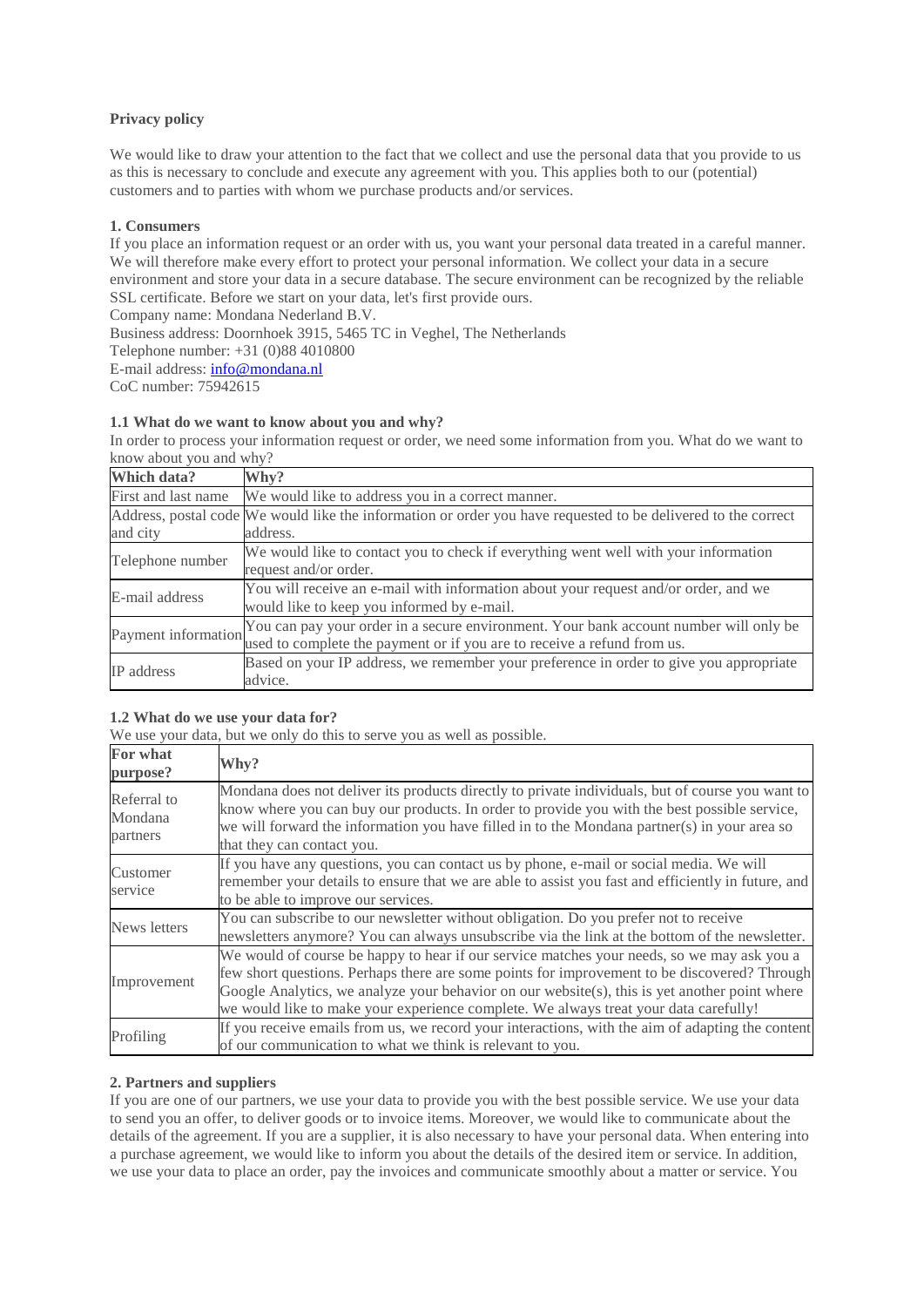are of course not obliged to provide us with your personal data. In that case, however, it is possible that we are not able to meet all the above mentioned items.

## **2.1 Direct marketing**

Partners and suppliers receive news by e-mail with information about (new) products and aids to support sales. If you no longer want to receive these e-mails, you have the option to unsubscribe. The link for this can be found at the bottom of all e-mails.

# **3. Applicants**

Before applying, we ask you to provide a number of personal details by means of a letter, curriculum vitae and a photo. We only use this information for the application procedure of the vacancy you are applying for. At the latest four weeks after the application procedure, all data received will be deleted, unless you have given us permission in the meantime to remain in our database for a longer period so that you will be kept informed of the next vacancy. the external retention period for this is one year.

# **4. Transfer to third parties**

In order to implement a possible agreement with you, it is possible that we may need to provide your personal data to the following parties:

| Which party?                               | Why?                                                                                                                                                                                                      |
|--------------------------------------------|-----------------------------------------------------------------------------------------------------------------------------------------------------------------------------------------------------------|
| Suppliers                                  | In order to implement a possible agreement, it is possible that we may need to<br>provide your personal data to parties who deliver materials, parts or products to<br>us, or perform work on our behalf. |
| Provider of external servers               | For the storage of our administration, we use external server space. Your<br>personal data may form part of this.                                                                                         |
| E-mail marketing<br>Service Provider (ESP) | We use an E-mail Marketing Service Provider (ESP) to send our news items.<br>Your personal data will be provided to the provider of this service.                                                         |

# **5. Retention period for personal data**

We strive not to keep your personal data longer than necessary. On this basis, we use the following retention periods:

| What?                                     | <b>Retention period</b>                                                                                                                                                                                                                                                                                          |
|-------------------------------------------|------------------------------------------------------------------------------------------------------------------------------------------------------------------------------------------------------------------------------------------------------------------------------------------------------------------|
| Request for quotation (not a<br>customer) | Your personal data will be deleted at the latest one year after the last contact.                                                                                                                                                                                                                                |
| Agreement with a customer                 | Your personal data will be kept for a period of seven years, after the end of<br>the financial year in which the agreement with you has been fully<br>implemented. This period corresponds to the duration of the administrative<br>duty for the tax authorities.                                                |
| Application                               | At the latest four weeks after the application procedure, all received data will<br>be deleted, unless in the meantime you yourself give permission to remain in<br>our database for a longer period so that you will be kept informed of the next<br>vacancy. The external storage period for this is one year. |

# **6. Your rights**

Obviously you have various rights concerning the management of your personal data. A summary can be found below.

| <b>Right to</b>    | <b>Explanation</b>                                                                 |
|--------------------|------------------------------------------------------------------------------------|
| Access             | Ask us to view your personal data.                                                 |
| Supplement and/or  | If necessary, you can ask us to supplement or change personal data.                |
| change             |                                                                                    |
| Remove and/or      | You have the right to have your personal data removed or to limit the use thereof. |
| limit              |                                                                                    |
| Object             | You can object to the collection and use of your data.                             |
| Acquisition and/or | You can request us to provide your personal data or transfer it to another person. |
| transfer           |                                                                                    |

## **7. Cookie statement**

Our website uses cookies. We use cookies to personalize content and advertisements, to provide social media functions and to analyze our website traffic. We also share information about your use of our website with our partners for social media, advertising and analysis. These partners may combine this information with other